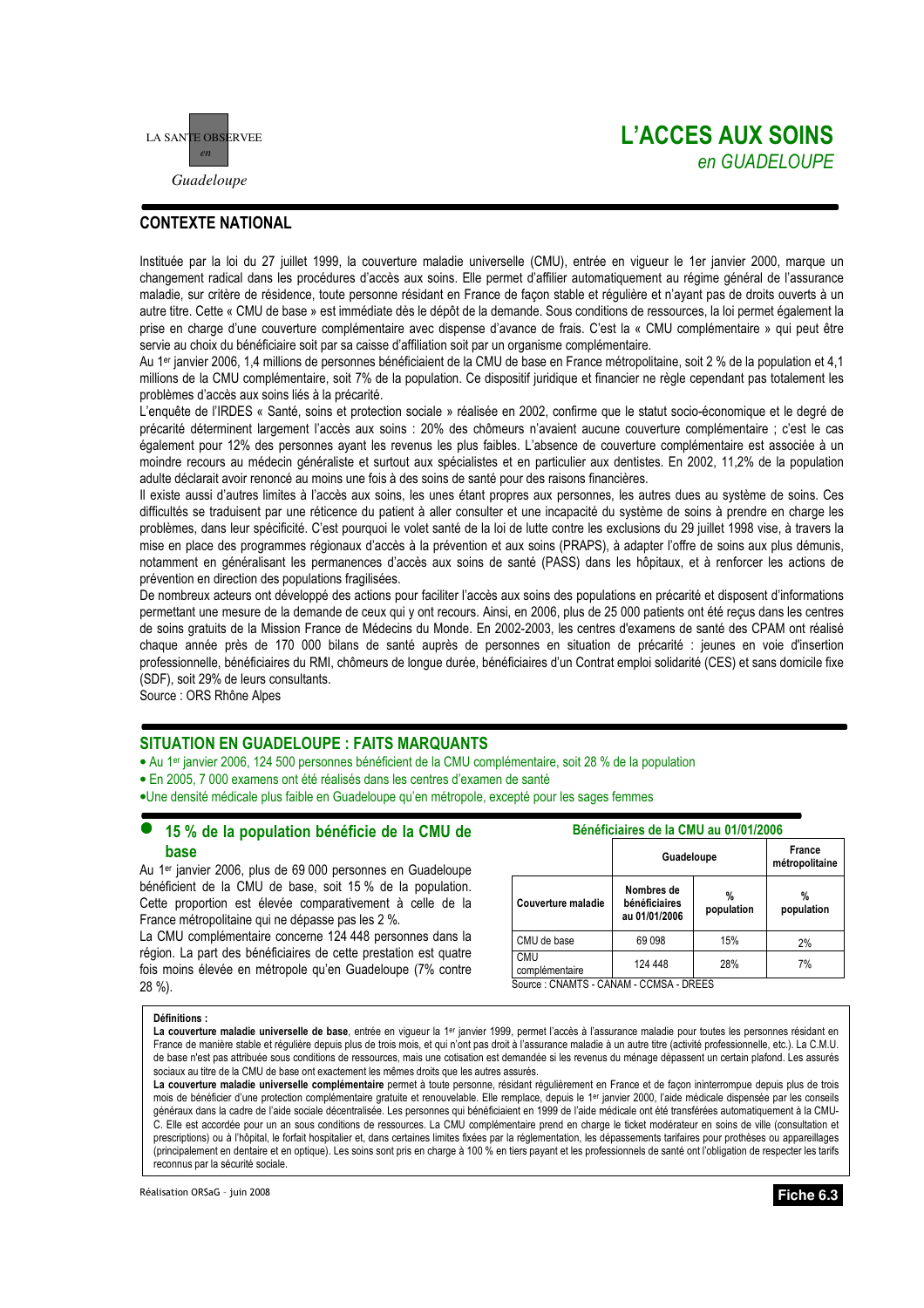## Forte augmentation du nombre de bénéficiaires de la CMU-C

Au 31 décembre 2000, soit un an après la mise en place de la CMU complémentaire, 76 000 personnes bénéficiaient de cette prestation. A la fin de l'année 2006, elles sont plus de 128 000. Sur cette période, le nombre de bénéficiaires a progressé de 69%

On peut observer en 2003 une diminution de leur nombre. Elle s'explique par la rectification, cette année là, d'une erreur d'enregistrement des sorties de droits les années précédentes. Ainsi, l'augmentation de l'effectif de bénéficiaires jusqu'au 1er janvier 2003 est en réalité moins importante.

## Nombre de bénéficiaires de la CMU complémentaire au 31



fin septembre pour 2006

Source : Fonds de financement et de la protection complémentaire universelle du risque maladie

### 7 000 examens réalisés dans les centres d'examen de santé et ses antennes

En 2005, 7 042 examens ont eu lieu dans les trois centres d'examen de santé de Guadeloupe, les seuls représentés dans les DOM. C'est donc 16 ‰ de la population qui a bénéficié de ce droit. La Guadeloupe a le troisième taux de couverture le plus élevé des régions françaises. Il varie en France métropolitaine de 2 ‰ en Corse à 17,1 ‰ en Champagne Ardenne pour une moyenne nationale de 9,4 ‰.

Pour l'ensemble des centres d'examen de santé et selon le score EPICES, 42 % des personnes examinées sont en situation de précarité ou de fragilité sociale.

Taux annuel moyen d'examens de santé en 2005 pour 1000 hahitante



Source : Centre technique d'appui et de formation des Centre d'examens de santé (Cetaf)

#### Définitions :

Les examens périodiques de santé sont réalisés gratuitement par les Centres d'examens de santé gérés par les Caisses primaires d'assurance maladie (CPAM) ou avant passé convention avec elles Ces examens sont gratuits s'ils sont effectués dans l'un des centres de la CPAM. Dans les autres cas ils donnent lieu à un remboursement suivant le tarif de responsabilité de la Caisse d'assurance maladie. Ils sont ouverts aux assurés du régime général de l'assurance maladie et leurs ayants droit. Depuis l'arrêté ministériel du 20 juillet 1992, les personnes inactives de plus de 16 ans, les demandeurs d'emploi, les personnes pré- ou retraitées et les personnes exposées à des risques menaçant leur santé en sont les bénéficiaires prioritaires.

L'examen de santé se déroule en deux temps. Le premier temps est destiné à l'exploration de l'état de santé à travers différents tests (analyse de sang et d'urine, examen dentaire pour les personnes non suivies, mesure de la pression artérielle, du poids, de la taille et du rapport tour de taille/tour de hanches, examens de la vue et de l'audition, électrocardiogramme, vérification du statut vaccinal...).

Dans un second temps, le médecin s'entretient avec le consultant sur les modes de vie, les antécédents personnels et familiaux, commente les résultats des tests de la première partie de l'examen et pratique un examen clinique complet.

Une copie de l'ensemble des résultats de l'examen de santé est envoyée au médecin traitant ou à tout autre médecin désigné par le bénéficiaire.

Le score individuel de précarité, dénommé EPICES (Évaluation de la précarité et des inégalités de santé pour les CES) a été construit par le Centre Technique d'Appui et de Formation et l'École de santé publique de Nancy. Il prend en compte, à travers les réponses à 11 questions, différentes dimensions de la précarité, en particulier la situation socio-économique, le logement, la situation vis-à-vis de l'emploi, les diplômes et l'état de santé. La réponse à chaque question est affectée d'un coefficient, la somme des 11 réponses donne le score EPICES. Il varie de 0 (absence de précarité) à 100 (maximum de précarité).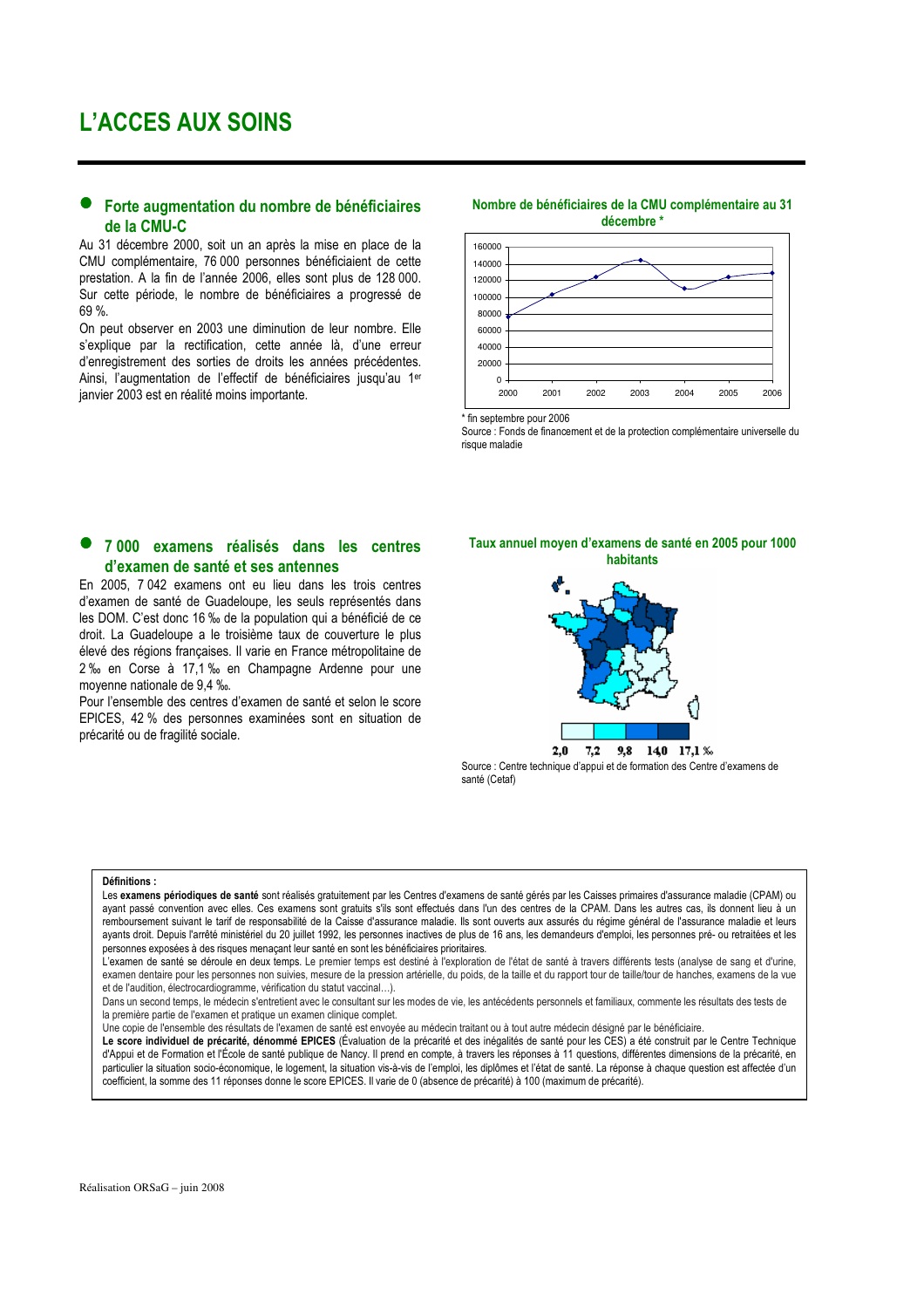# L'ACCES AUX SOINS

### Densité médicale plus faible en Guadeloupe qu'en métropole.

La densité médicale de professionnels de santé exercant à titre libéral ou salarié est globalement plus faible en Guadeloupe qu'en France métropolitaine.

On compte sur l'archipel, 122 médecins généralistes et 98 médecins spécialistes pour 100 000 habitants au 1er janvier 2006. En métropole, la densité s'élève respectivement à 161 et 168 pour ces professions.

La différence est importante si l'on considère les chirurgiens dentistes dont la densité est de 37 pour 100 000 habitants en Guadeloupe contre 66 en France métropolitaine.

Seules les sages femmes sont mieux représentées en Guadeloupe qu'en métropole : 142 sages femmes pour 100 000 femmes de 15 à 49 ans en Guadeloupe contre 118 en France métropolitaine.

### Augmentation du nombre de professionnels depuis 1999

Le nombre de professionnels de santé exercant à titre libéral ou salarié a augmenté sensiblement depuis 1999. Les effectifs de médecins généralistes et spécialistes ont crû d'environ 30 % sur la période et celui des chirurgiens dentistes de 22%. La croissance a été particulièrement forte pour les masseurs kinésithérapeutes et les pharmaciens avec une évolution de 62% et 41% entre 1999 et 2006.

### Taux d'accueil supérieur en gynécologieobstétrique

Au 1<sup>er</sup> janvier 2006, la région offre, proportionnellement à la population, plus de places en médecine générale et en gynécologie obstétrique que la France métropolitaine : respectivement 2,2 places pour 1 000 habitants contre 2,1 pour la 1ère discipline et 0,5 contre 0,4 pour la 2nde. Cependant, les taux d'équipement dans les autres disciplines sont inférieurs sur l'archipel : 1,1 ‰ en Guadeloupe et 1,7 ‰ en métropole pour la chirurgie, 1,2 ‰ et 1,6 ‰ pour la psychiatrie générale. En psychiatrie infanto-iuvénile, on dénombre dans la région 0.3 lits ou places pour 1 000 enfants de 0 à 16 ans inclus et 0,9 en métropole. Par ailleurs, 15 places en hospitalisation à domicile sont disponibles au 1er janvier 2006 dans la région. Il n'y en avait pas un an auparavant.

### Densité selon la profession sanitaire au 01/01/2006

| Professions                   | Guadeloupe |                              | France<br>métropolitaine     |
|-------------------------------|------------|------------------------------|------------------------------|
|                               | Effectifs  | Pour<br>100 000<br>habitants | Pour<br>100 000<br>habitants |
| Médecins généralistes         | 545        | 121,9                        | 160,7                        |
| Médecins spécialistes         | 438        | 98,0                         | 168,3                        |
| Chirurgiens dentistes         | 165        | 36.9                         | 65,7                         |
| <b>Infirmiers</b>             | 2310       | 516.8                        | 744.5                        |
| Masseurs<br>kinésithérapeutes | 273        | 61,1                         | 98.4                         |
| Pharmaciens                   | 299        | 66.9                         | 110.2                        |
| Sages femmes*                 | 167        | 142.3                        | 117.6                        |

 $*$  pour 100 000 femmes de 15 à 49 ans Source : DRASS - DREES, ADELI, FINESS

### Nombre de professionnels de santé exerçant à titre libéral ou salarié au 1er janvier



Source : DRASS - ADELL

### Taux d'équipement en lits et places (public et privé) pour 1000 habitants au 01/01/2006

|                                | Guadeloupe | France<br>métropolitaine |
|--------------------------------|------------|--------------------------|
| Médecine                       | 2,2        | 2,1                      |
| Chirurgie                      | 1.1        | 1.7                      |
| Gynéco-Obstétrique             | 0.5        | 0.4                      |
| Psychiatrie infanto-juvénile * | 0.3        | 0.9                      |
| Psychiatrie générale (adulte)  |            | 1.6                      |

pour 1 000 enfants de 0 à 16 ans inclus.

Source : DRASS - SAE